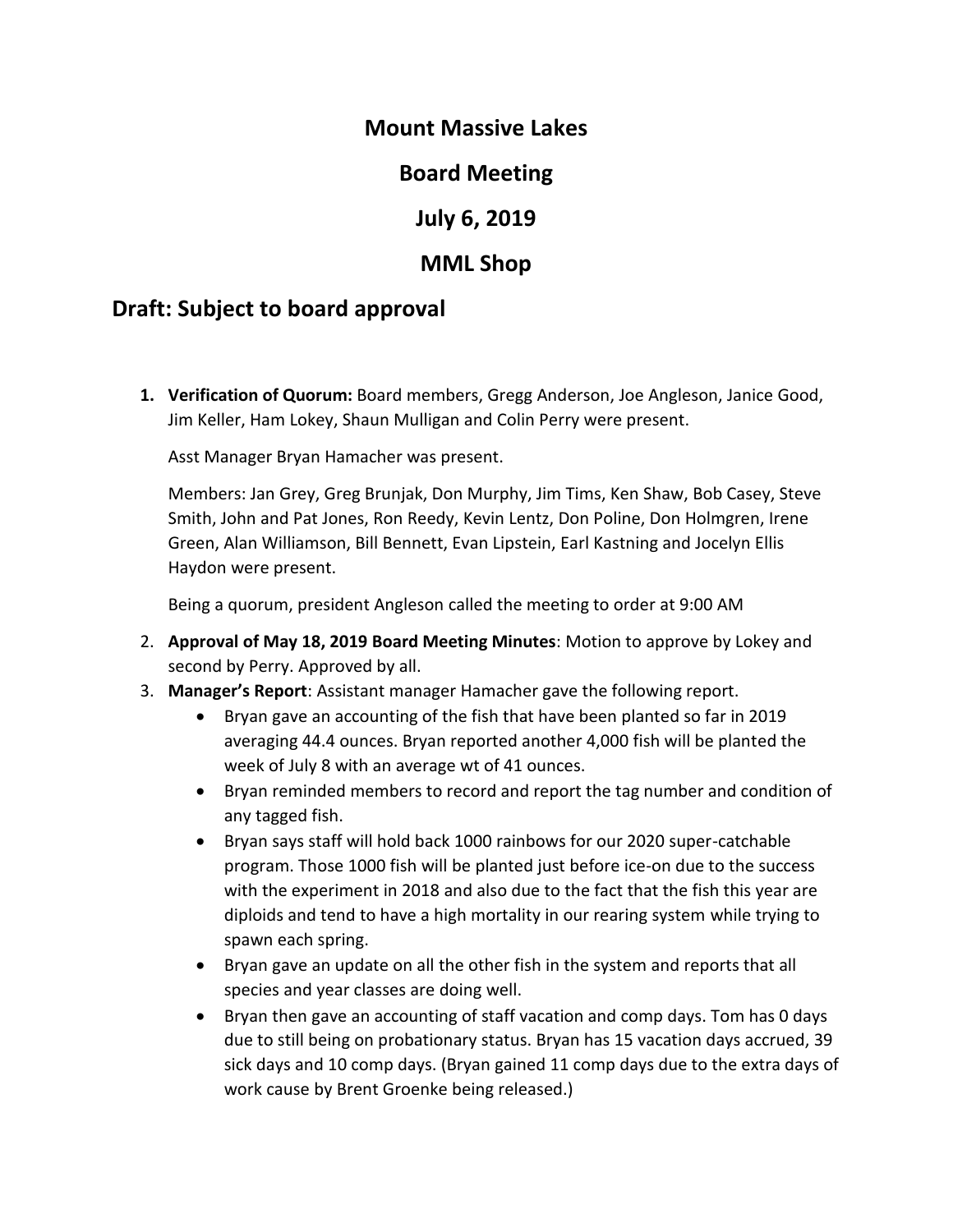- Bryan reported the remainder of the 2019 catchable rainbows would be stocked out the week of July  $8<sup>th</sup>$ . The prior planned additional stocking for August has been eliminated due to lack of fish.
- Bryan was thanked for his and Tom's efforts during this time.

#### 4. **Old Business:**

- President Angleson wanted to remind all in attendance that the board is researching additional housing for staff. Joe said the board will consider all options and that providing housing for all staff is becoming necessary due to the following influences:
	- a.) Our main competitor for staff is the State of CO and housing is the "norm" with the State of CO in the fisheries business.
	- b.) The availability of affordable housing in the Leadville area is becoming very difficult to find. Providing housing is almost a necessity at this time.
	- c.) Demands of the job often require quick response times if something goes wrong – much easier when staff in on the club.
- Angleson pointed out that our intentions were to include a message in the June Troutline encouraging members to donate towards the construction of the new firehouse being built across the highway from MML. Joe reminded those in attendance of the benefit of having a much closer fully manned fire house with EMT personnel: quicker response times for all emergencies and possibly lower cost or easier to obtain home owner's insurance. Joe said he would send an email in the very near future instructing members on how to make payments and that MML would match the first \$5,000 of contributions dollar for dollar. Member Brunjak added the importance of MML being a good neighbor and the far reaching impact in the community.

#### 5. **LUC Report:**

- LUC chair, Bill Bennett, reported that LU has processed all current LU applications consisting of 3 additions, 2 decks and 1 application to put part of the home row ditch in a pipe to reduce flooding of a member's cabin. Discussion ensued regarding the potential for loss of trees if too much of the ditch is replaced with pipe. LU will be diligent in all requests.
- Janice brought up that with the new attention to possible liens that the LUC may be required to ask for LU applications for work that, in the past, would not have required a permit (examples – re-applying road base to a driveway, replacing windows, electrical upgrades, interior remodels, new roofs, etc). After some discussion, it was suggested the board should come up with a dollar amount threshold for requiring a permit. Joe suggested possibly \$5,000 to \$10,000. Board will discuss with input from LU at a future date.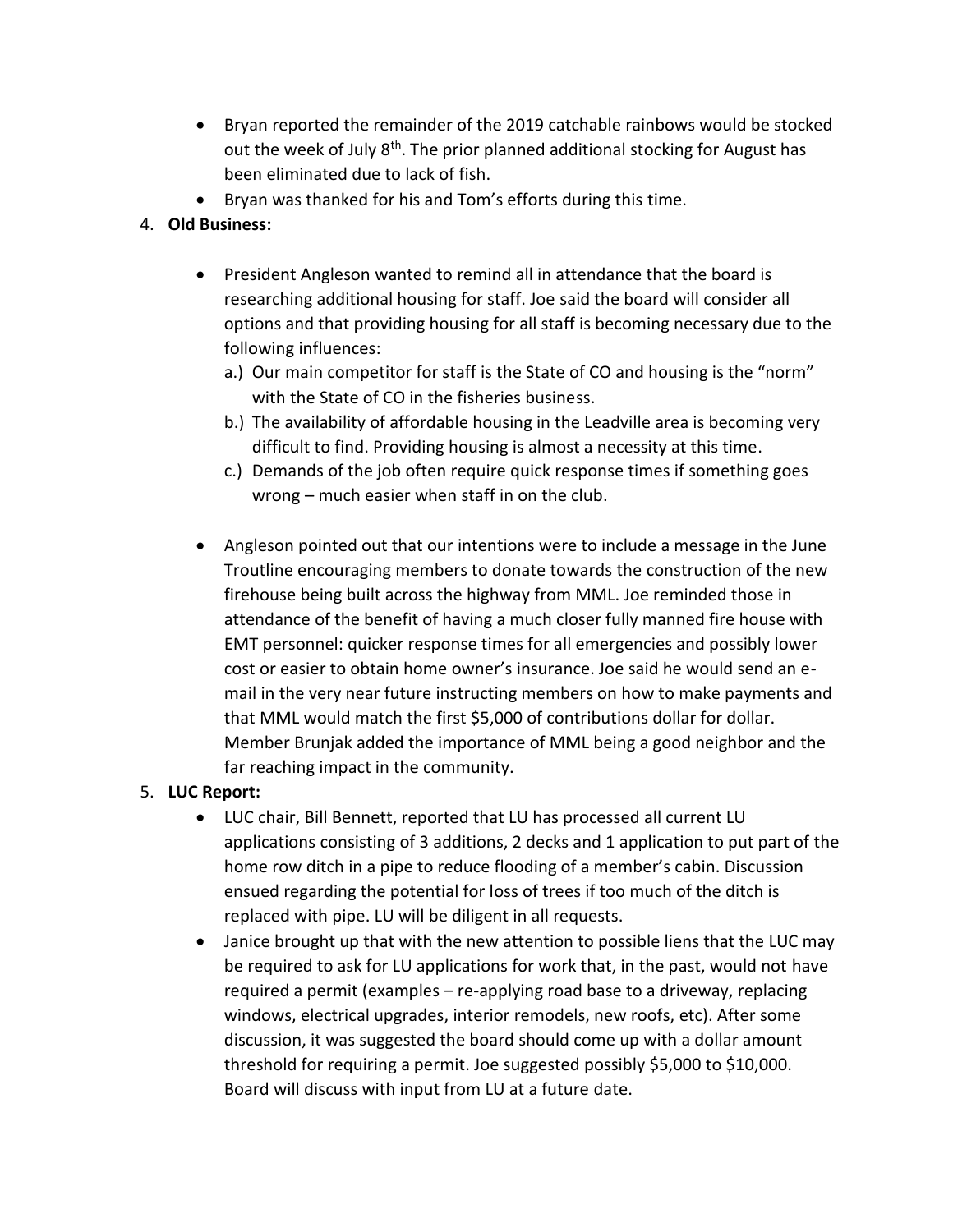#### 6. **MML Website:**

- Anderson reported that he has had two additional requests for posting of cabins / memberships for sale.
- Anderson also commented that he has had several comments that potential buyers have been frustrated that attempts to contact sellers at the contact information provided have gone un-answered.
- Anderson stated that the majority of the traffic on our site is focused on the "for sale" section.

#### 7. **New Business**:

- Angleson reported to the members in attendance that manager Brent Groenke had been released "for cause" on May 20<sup>th</sup>, 2019 and explained that, due to the confidential nature of the situation, the board was not allowed to go into much detail. Joe reviewed the plan to interview assistant manager Bryan Hamacher during executive session and anticipated that Bryan would be offered the position of manager at that time. Joe also reviewed the need to find an additional person ASAP to help Bryan and Tom with the summer work load. It was hoped this next hire could also be offered the assistant manager's position later in the fall if they worked out. There were multiple comments from the members in attendance offering their support of Bryan and encouraging the board to offer Bryan the position. There was also some criticism of the board for not acting to promote Bryan more quickly and that the board could have done a better job of communicating what was going on with Brent to the membership in a timelier fashion. Joe apologized and stated that the board makes every effort to be transparent but, due to the sensitive nature of the situation and the need to execute agreements and documents, the board was not at liberty to go into much detail for a period of time. Joe asked for understanding and explained that there was a lot going on in a very short time that the members did not see.
- Joe then gave a short explanation that with the departure of Brent, the board became aware that the manner in which we provide housing to staff may need some additional documents / agreements to protect the club. Joe explained that the way we do it now, if a staff member is dismissed, the employee may be considered a tenant and may be entitled to the normal "eviction" process afforded a tenant. Joe further explained that this meant we could fire an employee and they could possibly remain in their house until all the normal eviction processes were followed and could take a month or more. Joe explained that the board would be exploring alternative options such as a "License to occupy" that may offer much quicker options to evict. Once decided, all staff will be required to agree to and abide by the new requirements.
- Joe then commented that member Don Holmgren had inquired of Joe if the club had ever explored having an AED (defibrillator) available on the club in case of an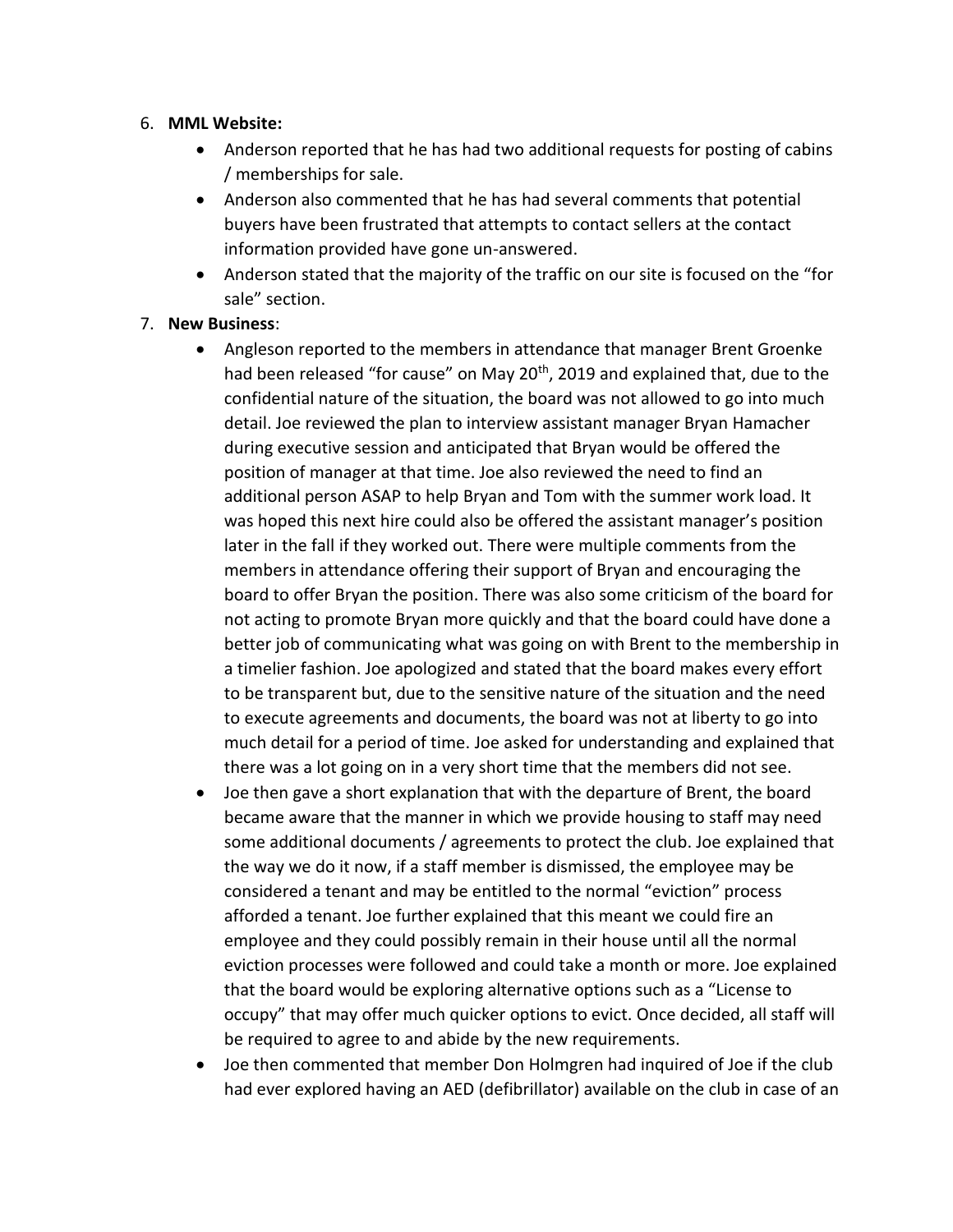emergency. Don explained that he had recently been through a CPR class and was also trained on the use of an AED. Don commented that the Eagle County Heart Starters association would be willing to do a site assessment and make recommendations to MML. Don was asked to request the assessment and report back to the board with findings.

- Joe explained that Lake County would resume work improving the road up Weston Pass this summer and the additional truck traffic would again cause dust issues for Home Row. Joe said that applying magnesium chloride to the road would significantly reduce the dust but could cost the club up to \$4,000 if treated from the beginning of the dirt road up to the cattle guard. It was felt that this should be Lake County's responsibility for dust control just like any road project. After some discussion, member Greg Brunjak said he would contact Lake County and see if they would apply the mag-chloride at their expense. There was then a motion by Mulligan and a second by Anderson to allow the club to spend up to \$3,000 if the county would not agree to do it at their expense. Approved by all.
- Joe commented that he had just been informed that the persons that previously applied for a conditional land use permit for a group camp were now making application for a Bed and Breakfast. Initial findings are that a B&B will not be subjected to the same public input process since it is already an "approved" use of the land. Joe said he would be researching more on Monday July 8<sup>th</sup> and would report back.
- Janice reminded the board that we needed formal approval of the monies previously approved by e-mail vote to renovate the manager's house now vacant before the new manager moved in. Janice also wanted to thank the many members that had volunteered with the renovation: Bob Tatro, Jim Tims, Earl Kastning and assistant manager Bryan. It was also pointed out by Joe that Janice had done a LOT of work not only cleaning the house but also putting together the budget, lining up contractors and spearheading the renovations. Applause by all. Motion by Lokey and second by Perry to approve the estimated \$9,500 for renovations. Approved by all.
- There was a thank you from member Don Poline for all the efforts of the board these last few months during some challenging times. Applause by all.
- Don Poline asked the board to once again research possible ways to control the goose population. It was explained that geese do not fall under the depredation rules and that prior attempts at decoys have been unsuccessful.
- Janice thanked Bill Bennet for his cheerful manner in chairing the LUC.
- Member Brunjak asked for permission to work with staff and other volunteers to build an additional kiosk to spotlight MML's community involvement with such things as the Healing Water's program and others. The kiosk would be placed by